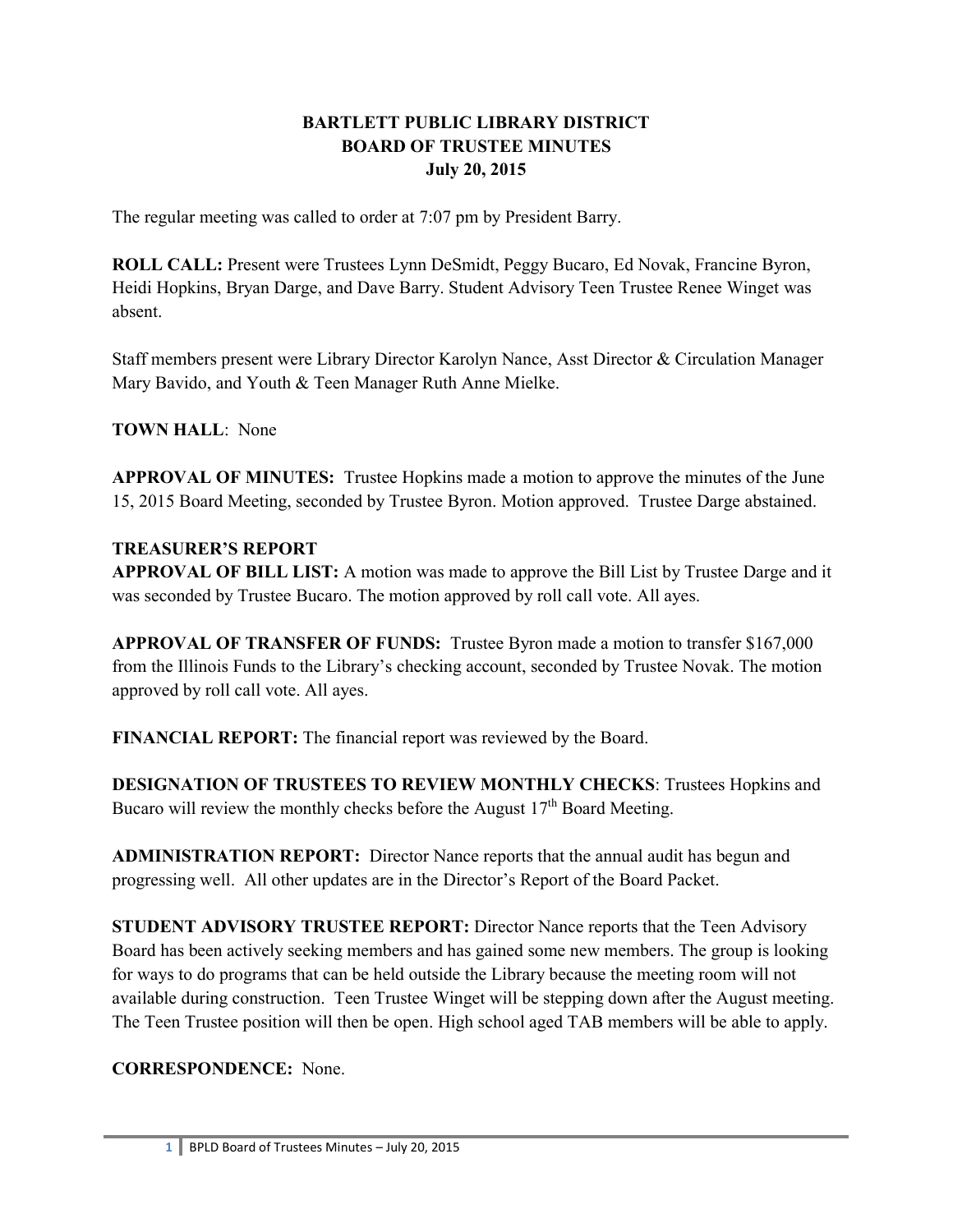#### **REPORTS, QUESTIONS AND ANSWERS:** President and Trustees

Trustee Barry reports that RAILS is working on creating a Membership Standards document. It would define what makes an exemplary library.

The Trustees would like to investigate getting a more professional look for the Board photos.

#### **ACTION ITEMS:**

**Building & Maintenance Levy Ordinance 2015-2:** Trustee Hopkins made a motion to approve the Building & Maintenance Levy Ordinance 2015-2. It was seconded by Trustee Bucaro. The motion passed by roll call vote. All ayes.

**Designation of Two Trustees for Six Month Review of Monthly Library Board Regular Meeting Minutes:** Trustees Barry and Byron will review the Monthly Library Board Regular Meeting Minutes for the past six months.

**Review of Executive Session Minutes:** This item occurred in the Executive Session.

**National Conference of Public Employee Retirement Systems (NCPERS) Group Voluntary Life Insurance Plan:** The NCPERS Insurance Plan can be offered by the Library to eligible employees. Trustee Darge made a motion to approve offering the NCPERS Life Insurance Plan as a benefit to eligible employees. It was seconded by Trustee Hopkins. The motion passed.

**Certified Resolution of Local Government Customer BMO Harris:** Director Nance reports that BMO Harris Bank was not able to access some of the Library's information in their system and was requesting the Library resubmit some Trustee data. Trustee Byron made a motion to discontinue business with BMO Harris Bank and consider transferring to the American Chartered Bank. It was seconded by Trustee Bucaro. The motion passed by roll call vote. All ayes.

**Renovation Change Order – Henrickson:** Trustee Byron made a motion to approve a Change Order by Henrickson in the amount of \$565.68. It was seconded by Trustee Hopkins. The motion passed by roll call vote. All ayes.

### **DISCUSSION ITEMS:**

**Strategic Plan July 2015 Update:** Director Nance reports that some of the Goals in the plan have had their deadlines extended due to time being spent on preparation activities for the renovation. Other Goals and deadlines are either Completed, In-Process, or On-Going.

**Renovation Update:** Director Nance reports that the nonfiction and mystery fiction shelving has been relocated to its temporary location. With the help of library staff members the collections were shifted in order to fit in the temporary locations too. Phase 1 demolition has begun.